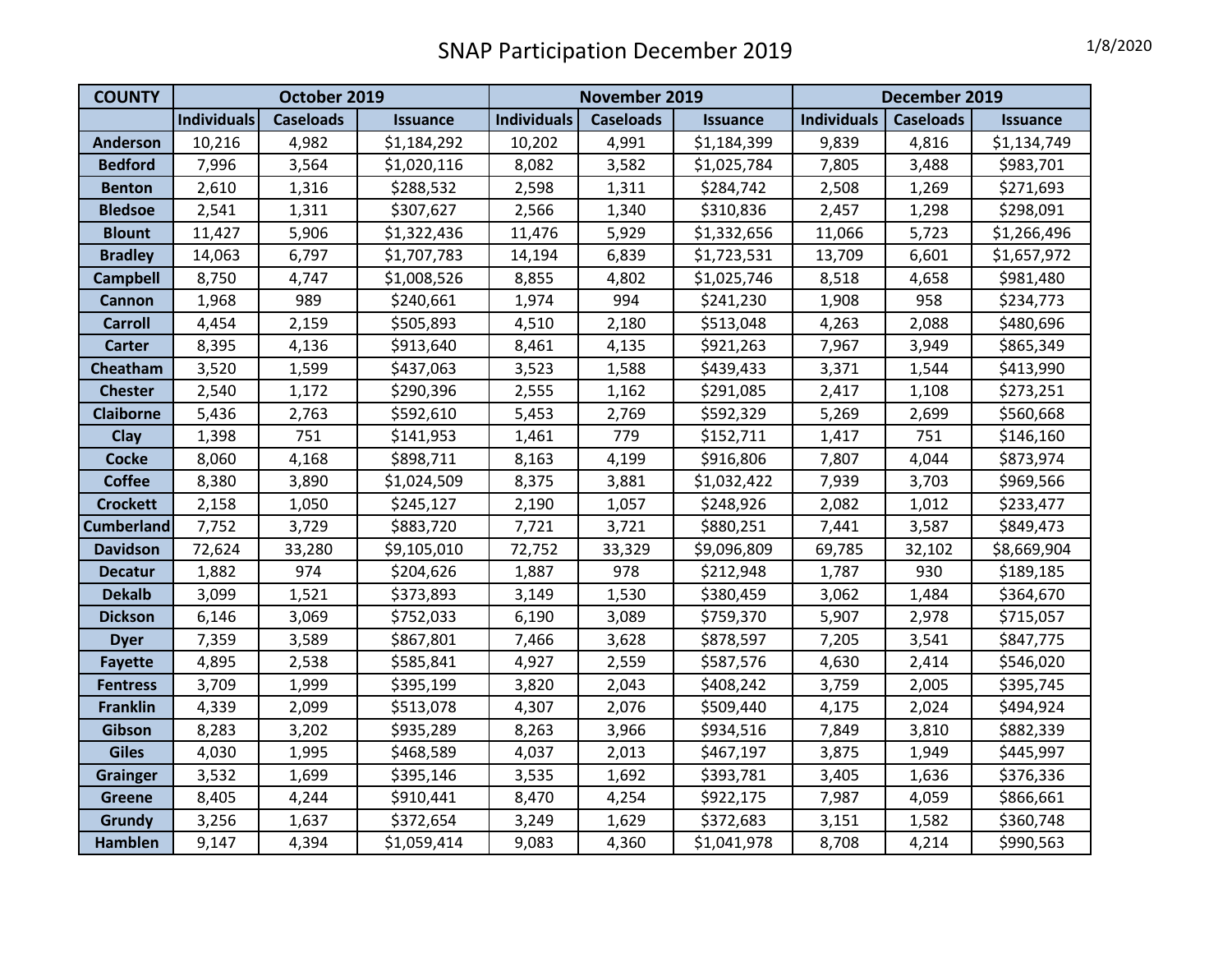## SNAP Participation December 2019

| 1/8/2020 |  |
|----------|--|
|----------|--|

|                   | October 2019 |                  |                 | November 2019      |                  |                 | December 2019      |                                     |             |  |
|-------------------|--------------|------------------|-----------------|--------------------|------------------|-----------------|--------------------|-------------------------------------|-------------|--|
| <b>COUNTY</b>     | Individuals  | <b>Caseloads</b> | <b>Issuance</b> | <b>Individuals</b> | <b>Caseloads</b> | <b>Issuance</b> | <b>Individuals</b> | <b>Caseloads</b><br><b>Issuance</b> |             |  |
| <b>Hamilton</b>   | 43,114       | 21,372           | \$5,396,787     | 43,471             | 21,453           | \$5,433,377     | 41,787             | 20,709                              | \$5,185,911 |  |
| <b>Hancock</b>    | 2,222        | 1,193            | \$225,629       | 2,219              | 1,199            | \$255,100       | 2,165              | 1,176                               | \$247,956   |  |
| Hardeman          | 4,357        | 2,246            | \$500,557       | 4,398              | 2,250            | \$504,449       | 4,258              | 2,203                               | \$487,315   |  |
| <b>Hardin</b>     | 4,682        | 2,410            | \$522,534       | 4,709              | 2,424            | \$528,467       | 4,536              | 2,324                               | \$496,405   |  |
| <b>Hawkins</b>    | 9,102        | 4,415            | \$1,021,883     | 9,197              | 4,419            | \$1,027,818     | 8,948              | 4,342                               | \$991,557   |  |
| Haywood           | 3,924        | 2,062            | \$436,104       | 4,006              | 2,075            | \$442,895       | 3,785              | 1,989                               | \$411,226   |  |
| <b>Henderson</b>  | 4,702        | 2,301            | \$526,069       | 4,688              | 2,295            | \$524,590       | 4,566              | 2,237                               | \$509,203   |  |
| <b>Henry</b>      | 5,358        | 2,632            | \$619,407       | 5,367              | 2,617            | \$616,019       | 5,197              | 2,534                               | \$591,123   |  |
| <b>Hickman</b>    | 3,595        | 1,709            | \$415,679       | 3,613              | 1,718            | \$417,745       | 3,399              | 1,645                               | \$388,600   |  |
| <b>Houston</b>    | 1,291        | 595              | \$150,326       | 1,273              | 587              | \$148,486       | 1,205              | 567                                 | \$135,535   |  |
| <b>Humphreys</b>  | 2,451        | 1,157            | \$307,494       | 2,471              | 1,159            | \$312,803       | 2,361              | 1,118                               | \$270,546   |  |
| <b>Jackson</b>    | 2,004        | 1,054            | \$231,943       | 1,986              | 1,048            | \$230,711       | 1,943              | 1,014                               | \$222,064   |  |
| <b>Jefferson</b>  | 6,489        | 3,123            | \$716,954       | 6,562              | 3,157            | \$727,504       | 6,235              | 3,042                               | \$683,529   |  |
| Johnson           | 3,006        | 1,617            | \$322,532       | 3,013              | 1,616            | \$324,438       | 2,925              | 1,578                               | \$313,618   |  |
| <b>Knox</b>       | 45,902       | 23,184           | \$5,513,836     | 45,995             | 23,148           | \$5,534,883     | 44,193             | 22,412                              | \$5,284,834 |  |
| Lake              | 1,835        | 1,016            | \$217,434       | 1,850              | 1,027            | \$219,717       | 1,721              | 966                                 | \$204,528   |  |
| Lauderdale        | 5,801        | 2,957            | \$701,058       | 5,873              | 2,983            | \$710,957       | 5,664              | 2,887                               | \$679,239   |  |
| <b>Lawrence</b>   | 5,905        | 2,829            | \$665,163       | 5,907              | 2,832            | \$664,195       | 5,694              | 2,773                               | \$634,378   |  |
| <b>Lewis</b>      | 1,858        | 934              | \$209,568       | 1,831              | 933              | \$202,468       | 1,811              | 914                                 | \$196,255   |  |
| Lincoln           | 4,854        | 2,235            | \$558,541       | 4,910              | 2,237            | \$572,392       | 4,811              | 2,210                               | \$557,363   |  |
| Loudon            | 4,251        | 2,017            | \$488,736       | 4,277              | 2,050            | \$492,208       | 4,164              | 2,002                               | \$473,335   |  |
| <b>Macon</b>      | 4,471        | 2,093            | \$542,805       | 4,493              | 2,093            | \$546,230       | 4,314              | 2,039                               | \$517,520   |  |
| <b>Madison</b>    | 15,788       | 7,622            | \$1,896,984     | 16,067             | 7,704            | \$1,935,600     | 15,475             | 7,453                               | \$1,846,154 |  |
| <b>Marion</b>     | 4,685        | 2,289            | \$574,730       | 4,693              | 2,289            | \$581,842       | 4,561              | 2,219                               | \$559,146   |  |
| <b>Marshall</b>   | 3,769        | 1,743            | \$440,512       | 3,838              | 1,770            | \$453,183       | 3,633              | 1,670                               | \$427,872   |  |
| <b>Maury</b>      | 9,534        | 4,514            | \$1,153,374     | 9,567              | 4,498            | \$1,150,347     | 9,257              | 4,384                               | \$1,102,431 |  |
| <b>Meigs</b>      | 2,007        | 1,030            | \$242,415       | 2,098              | 1,079            | \$255,161       | 2,026              | 1,040                               | \$249,309   |  |
| <b>Monroe</b>     | 6,644        | 3,262            | \$738,029       | 6,699              | 3,255            | \$743,984       | 6,499              | 3,151                               | \$711,142   |  |
| <b>Montgomery</b> | 22,684       | 9,910            | \$2,867,725     | 22,701             | 9,877            | \$2,883,646     | 21,964             | 9,526                               | \$2,679,423 |  |
| <b>Moore</b>      | 489          | 227              | \$55,725        | 492                | 226              | \$56,897        | 465                | 218                                 | \$53,235    |  |
| <b>Morgan</b>     | 3,297        | 1,638            | \$366,819       | 3,301              | 1,630            | \$366,268       | 3,247              | 1,596                               | \$359,327   |  |
| <b>McMinn</b>     | 7,942        | 3,802            | \$942,758       | 7,940              | 3,815            | \$948,611       | 7,739              | 3,714                               | \$921,454   |  |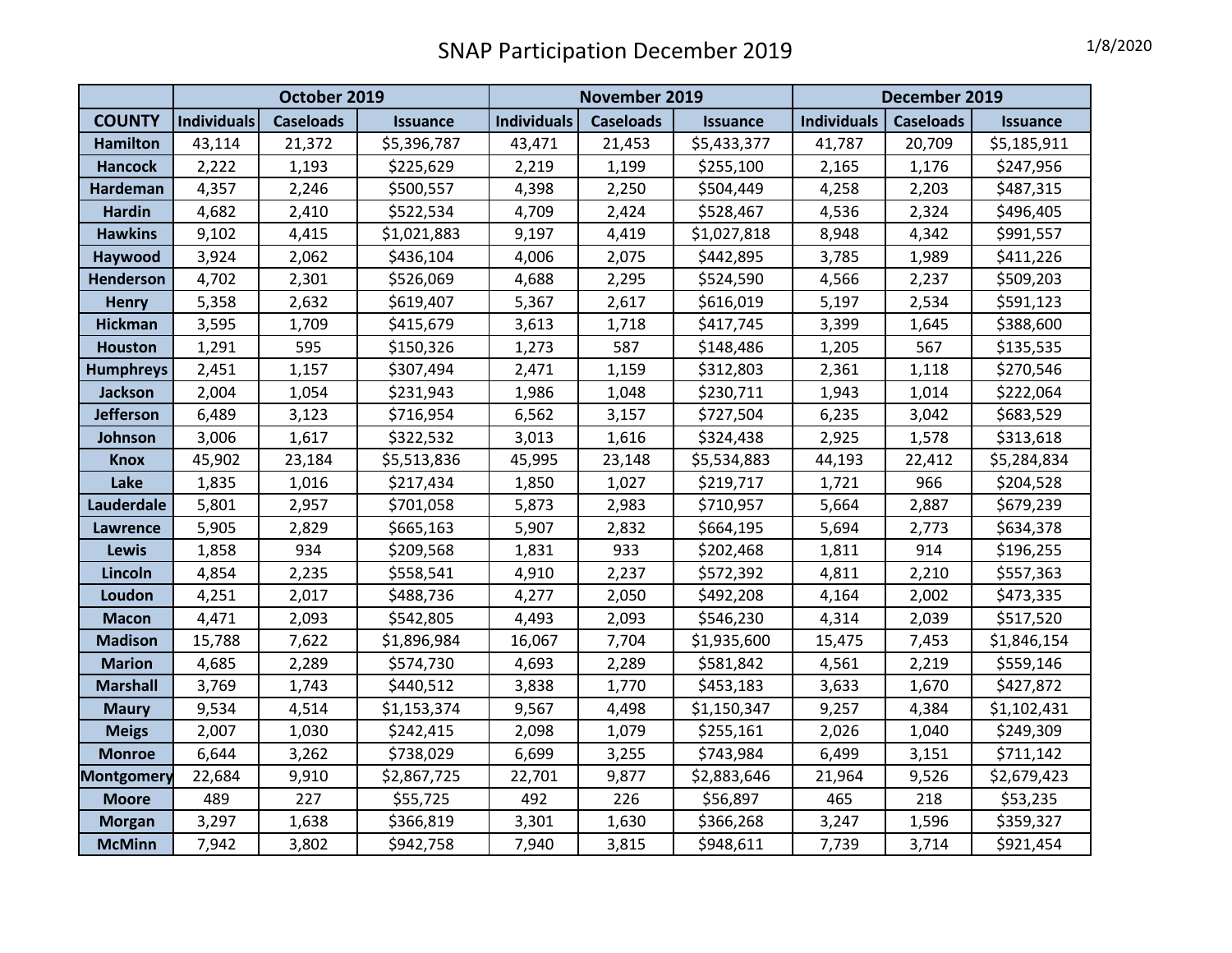## SNAP Participation December 2019 1/8/2020

| <b>COUNTY</b>     | October 2019       |                  |                 | November 2019      |                  |                 | December 2019      |                  |                 |
|-------------------|--------------------|------------------|-----------------|--------------------|------------------|-----------------|--------------------|------------------|-----------------|
|                   | <b>Individuals</b> | <b>Caseloads</b> | <b>Issuance</b> | <b>Individuals</b> | <b>Caseloads</b> | <b>Issuance</b> | <b>Individuals</b> | <b>Caseloads</b> | <b>Issuance</b> |
| <b>McNairy</b>    | 4,465              | 2,390            | \$510,814       | 4,493              | 2,410            | \$518,018       | 4,247              | 2,300            | \$476,018       |
| <b>Obion</b>      | 5,142              | 2,532            | \$594,530       | 5,176              | 2,537            | \$597,279       | 5,031              | 2,470            | \$583,410       |
| <b>Overton</b>    | 3,005              | 1,555            | \$321,437       | 3,057              | 1,580            | \$329,824       | 2,913              | 1,524            | \$312,226       |
| <b>Perry</b>      | 1,325              | 627              | \$151,677       | 1,340              | 640              | \$154,383       | 1,274              | 599              | \$142,581       |
| <b>Pickett</b>    | 770                | 404              | \$78,024        | 787                | 411              | \$81,689        | 764                | 403              | \$79,276        |
| <b>Polk</b>       | 2,377              | 1,159            | \$269,087       | 2,410              | 1,183            | \$276,309       | 2,322              | 1,143            | \$263,256       |
| Putnam            | 9,760              | 4,862            | \$1,158,621     | 9,834              | 4,885            | \$1,159,540     | 9,412              | 4,690            | \$1,089,168     |
| Rhea              | 5,800              | 2,836            | \$695,719       | 5,849              | 2,848            | \$701,492       | 5,522              | 2,718            | \$659,499       |
| Roane             | 6,957              | 3,364            | \$808,943       | 7,027              | 3,365            | \$812,593       | 6,688              | 3,238            | \$767,807       |
| Robertson         | 7,199              | 3,309            | \$893,830       | 7,298              | 3,356            | \$908,357       | 7,068              | 3,234            | \$879,036       |
| <b>Rutherford</b> | 24,833             | 10,728           | \$3,108,569     | 24,723             | 10,652           | \$3,067,755     | 24,015             | 10,322           | \$2,943,276     |
| <b>Scott</b>      | 5,909              | 3,056            | \$668,331       | 5,953              | 3,083            | \$682,609       | 5,805              | 3,023            | \$656,172       |
| Sequatchie        | 2,815              | 1,360            | \$333,515       | 2,824              | 1,380            | \$338,064       | 2,684              | 1,317            | \$317,150       |
| <b>Sevier</b>     | 8,802              | 4,133            | \$966,423       | 8,856              | 4,152            | \$968,553       | 8,493              | 4,005            | \$921,578       |
| <b>Shelby</b>     | 192,066            | 87,992           | \$25,560,069    | 192,869            | 88,170           | \$25,648,385    | 184,489            | 84,606           | \$23,903,315    |
| <b>Smith</b>      | 2,353              | 1,158            | \$279,269       | 2,368              | 1,155            | \$281,319       | 2,314              | 1,118            | \$275,725       |
| <b>Stewart</b>    | 1,618              | 736              | \$178,093       | 1,652              | 750              | \$182,144       | 1,574              | 730              | \$170,766       |
| <b>Sullivan</b>   | 20,885             | 10,369           | \$2,392,350     | 21,022             | 10,424           | \$2,405,538     | 20,143             | 10,047           | \$2,295,189     |
| <b>Sumner</b>     | 14,164             | 6,420            | \$1,728,427     | 14,345             | 6,449            | \$1,739,486     | 13,737             | 6,240            | \$1,667,732     |
| <b>Tipton</b>     | 8,610              | 3,998            | \$1,043,667     | 8,658              | 4,013            | \$1,051,141     | 8,284              | 3,883            | \$999,458       |
| <b>Trousdale</b>  | 1,250              | 615              | \$154,758       | 1,246              | 619              | \$155,686       | 1,215              | 602              | \$149,667       |
| <b>Unicoi</b>     | 2,641              | 1,371            | \$279,292       | 2,663              | 1,385            | \$284,784       | 2,547              | 1,335            | \$269,421       |
| <b>Union</b>      | 3,626              | 1,685            | \$404,723       | 3,630              | 1,679            | \$403,444       | 3,500              | 1,623            | \$385,703       |
| <b>Van Buren</b>  | 893                | 426              | \$97,864        | 897                | 429              | \$96,511        | 894                | 422              | \$94,377        |
| Warren            | 6,959              | 3,374            | \$828,212       | 6,973              | 3,353            | \$830,894       | 6,796              | 3,259            | \$809,697       |
| <b>Washington</b> | 14,019             | 7,300            | \$1,641,420     | 14,096             | 7,301            | \$1,645,425     | 13,510             | 7,022            | \$1,567,879     |
| <b>Wayne</b>      | 2,025              | 1,029            | \$218,517       | 2,041              | 1,058            | \$220,630       | 2,002              | 1,046            | \$216,698       |
| <b>Weakley</b>    | 4,743              | 2,391            | \$535,267       | 4,798              | 2,393            | \$535,332       | 4,671              | 2,343            | \$526,167       |
| <b>White</b>      | 4,241              | 2,039            | \$477,820       | 4,213              | 2,033            | \$477,103       | 4,001              | 1,951            | \$450,154       |
| Williamson        | 3,965              | 1,821            | \$474,921       | 3,912              | 1,799            | \$467,525       | 3,778              | 1,741            | \$444,305       |
| <b>Wilson</b>     | 9,121              | 4,344            | \$1,162,643     | 9,198              | 4,365            | \$1,171,176     | 8,734              | 4,213            | \$1,098,796     |
| <b>Total</b>      | 882,721            | 421,840          | \$107,539,551   | 887,207            | 423,725          | \$108,088,948   | 852,043            | 408,843          | \$102,448,518   |